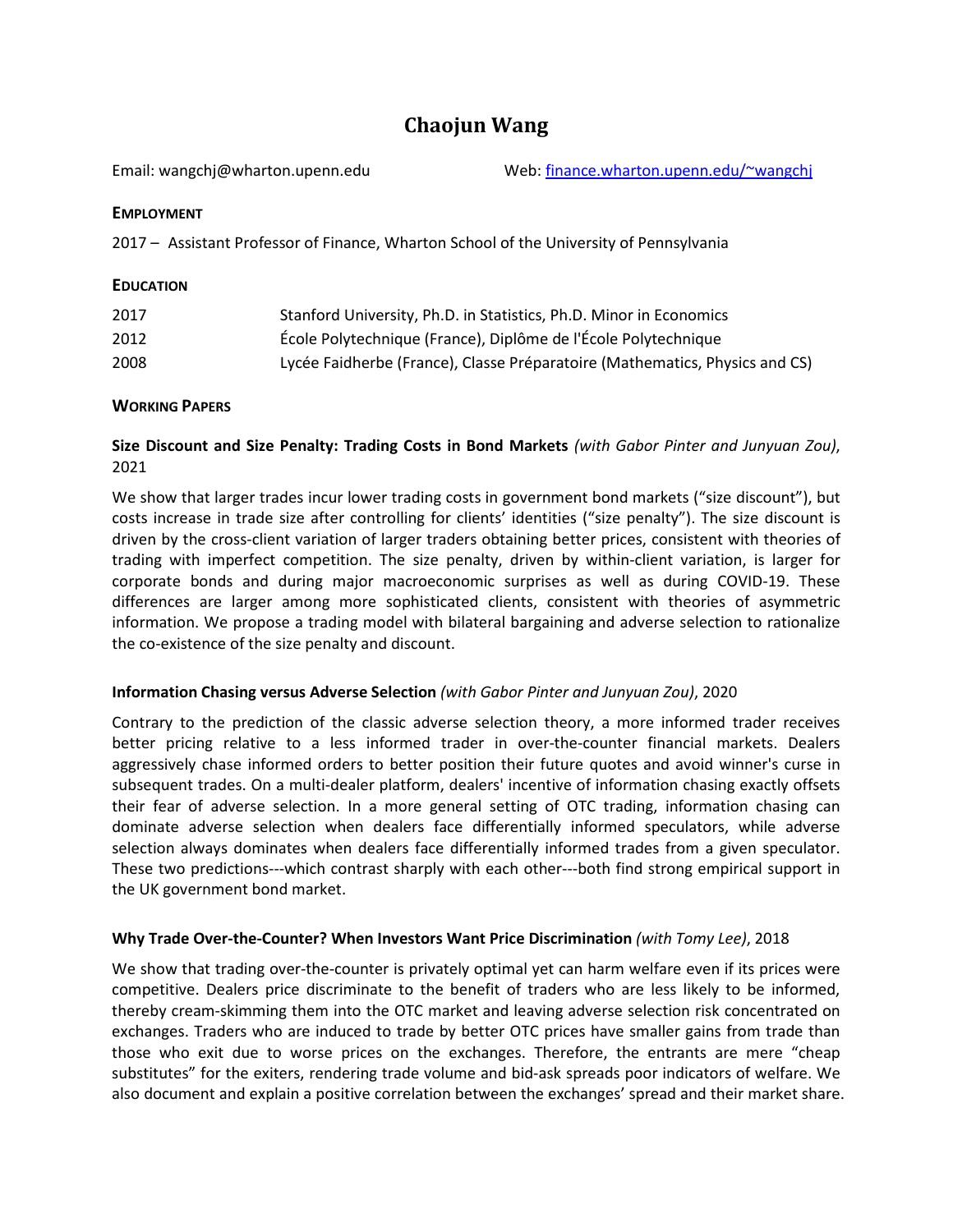Given this pattern, perhaps surprisingly, we show that allowing OTC trading harms welfare for assets that are mostly OTC-traded, such as swaps.

#### **Core-Periphery Trading Networks**, 2016

Core-periphery trading networks arise endogenously in over-the-counter markets as an equilibrium balance between trade competition and inventory efficiency. A small number of firms emerge as core dealers to intermediate trades among a large number of peripheral firms. The equilibrium number of dealers depends on two countervailing forces: *(i)* competition among dealers in their pricing of immediacy to peripheral firms, and *(ii)* the benefits of concentrated intermediation for lowering dealer inventory risk through dealers' ability to quickly net purchases against sales. For an asset with a lower frequency of trade demand, intermediation is concentrated among fewer dealers, and interdealer trades account for a greater fraction of total trade volume. These two predictions are strongly supported by evidence from the Bund and U.S. corporate bond markets. From a welfare viewpoint, I show that there are too few dealers for assets with frequent trade demands, and too many for assets with infrequent trade demands.

#### **Efficient Contracting in Network Financial Markets** *(with Darrell Duffie)*, 2015

We model bargaining in over-the-counter network markets over the terms and prices of contracts. Of concern is whether bilateral non-cooperative bargaining is sufficient to achieve efficiency in this multilateral setting. For example, will market participants assign insolvency-based seniority in a socially efficient manner, or should bankruptcy laws override contractual terms with an automatic stay? We provide conditions under which bilateral bargaining over contingent contracts is efficient for a network of market participants. Examples include seniority assignment, close-out netting and collateral rights, secured debt liens, and leverage-based covenants. Given the ability to use covenants and other contingent contract terms, central market participants efficiently internalize the costs and benefits of their counterparties through the pricing of contracts. We provide counterexamples to efficiency for less contingent forms of bargaining coordination.

#### **PRESENTATIONS**

- 2022 Conferences: AFA (scheduled)
- 2021 Conferences: Finance Theory Webinar, SFS Cavalcade North America, FIRS (scheduled), EFA (scheduled), CICF\* (scheduled), Stern/Salomon Microstructure Conference\*, World Symposium on Investment Research \*, INSEAD Finance Symposium\*

#### Seminars: INSEAD

2020 Conferences: AFA, Market Microstructure Exchange, Finance Theory Group Meeting, Microstructure Online Seminars Asia Pacific, Australian Finance & Banking Conference

Seminars: University of Washington Foster School of Business

- 2019 Conferences: UBRI Connect, Philadelphia Search and Matching Workshop, FML Budapest\* Seminars: Georgia State University
- 2018 Conferences: Econometric Society Winter Meeting, Columbia Financial Networks Conference, Rodney White Center Conference, Mid-Atlantic Research Conference, Review of Economic Dynamics Conference, CityU of Hong Kong Finance Conference, Econometric Society Summer Meeting, AMES\*, CBC Hong Kong\*, EFA\*, EUROfidai\*, NFA\*